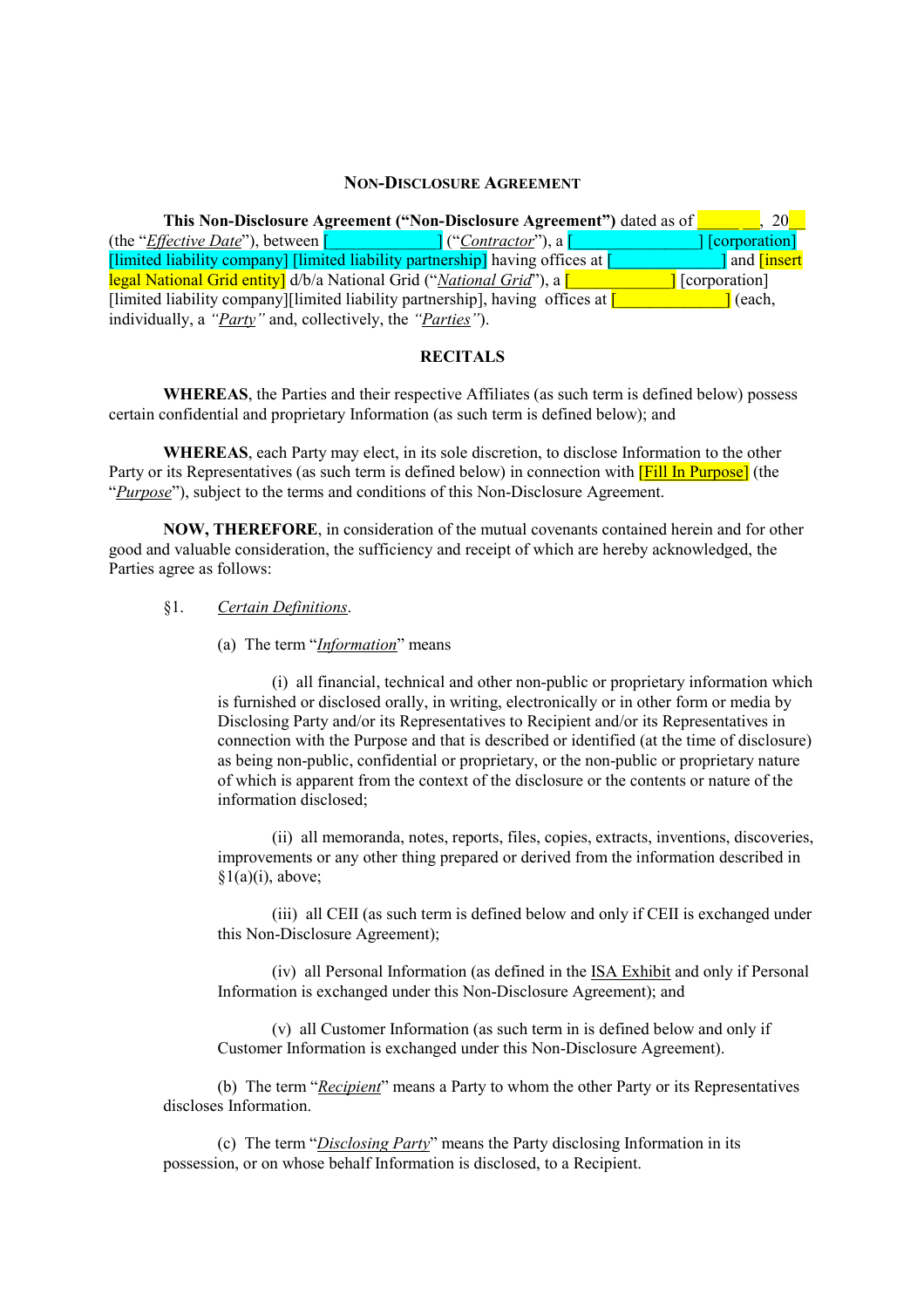(d) The term "*Representative(s)*" means the Affiliates of a Party and the officers, directors, members, managers, employees, contractors, legal advisors, financial advisors and representatives of such Party and its Affiliates.

(e) The term "*Affiliate*" means any Person controlling, controlled by, or under common control with, any other Person; "control" shall mean the ownership of, with right to vote, 50% or more of the outstanding voting securities, equity, membership interests, or equivalent, of such Person.

(f) The term "*Customer Information*" includes, but is not limited to, one or more National Grid customers' names, addresses, account numbers, billing information, load information, and usage information.

(g) The term *"Person"* includes any natural person, individual, firm, corporation, company, partnership (general or limited), limited liability company, business trust, joint venture, consortium, government or political subdivision, or any agency, instrumentality, or authority of any government or political subdivision, or other entity or association.

## §2. *Permitted Disclosure, Personal Information and Critical Energy/Electric Infrastructure Information*.

(a) Recipient shall receive all Information in strict confidence, shall exercise reasonable care to maintain the confidentiality and secrecy of the Information, and, except to the extent expressly permitted by this Non-Disclosure Agreement, shall not divulge Information to any third party without the prior written consent of Disclosing Party. The foregoing notwithstanding, Recipient may disclose Information to its Representatives to the extent each such Representative has a need to know such Information for the Purpose contemplated by this Non-Disclosure Agreement and agrees to observe and comply with the obligations of Recipient under this Non-Disclosure Agreement with regard to such Information. Recipient shall immediately notify Disclosing Party regarding, and shall be responsible hereunder for, any breach of the terms of this Non-Disclosure Agreement to the extent caused by its Representatives.

(b) The Parties acknowledge that Information and/or data disclosed under this Non-Disclosure Agreement may include Personal Information (as such term is defined in the ISA Exhibit attached hereto). To the extent Personal Information is disclosed under this Non-Disclosure Agreement, the Parties obligations shall be governed by the Information Security Addendum (attached hereto as the ISA Exhibit) which is hereby incorporated by reference and explicitly made a part of this Non-Disclosure Agreement.

(c) The Parties acknowledge that Information and/or data disclosed under this Non-Disclosure Agreement may include "Critical Energy / Electric Infrastructure Information" ("*CEII*") as defined and designated by Disclosing Party, consistent with applicable Federal Energy Regulatory Commission ("*FERC*") and North American Electric Reliability Corporation ("NERC") regulations. Only if such Information contains CEII, Recipient shall, and shall cause its Representatives to, strictly comply with any and all laws, rules and regulations (including, without limitation, FERC and NERC rules, regulations, orders and policies) applicable to any such CEII that is disclosed by or on behalf of Disclosing Party or that relates to any of Disclosing Party's or Disclosing Party's Affiliates' facilities. Recipient shall not divulge, and shall cause its Representatives not to divulge, any such CEII to any Person or entity, directly or indirectly, unless permitted to do so by applicable law and unless Recipient has first obtained, in each case, the express specific written consent of Disclosing Party and any affected Affiliate of Disclosing Party. In any event, to the extent that Recipient or any of its Representatives seeks or is ordered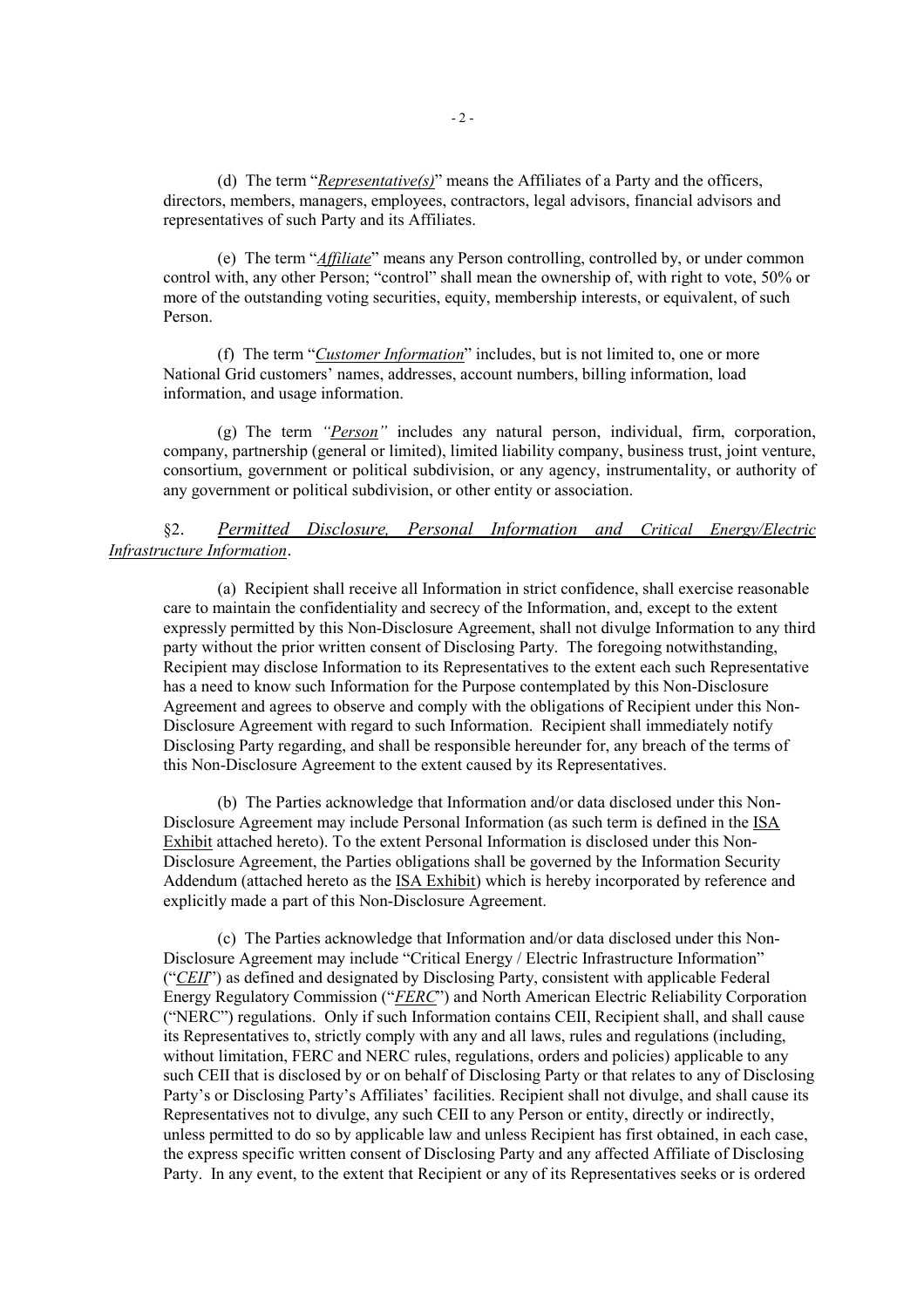to submit any such CEII to FERC, a state regulatory agency, a court or other governmental body, whether in connection with the Purpose or otherwise. Recipient shall (and, to the extent applicable, shall cause its Representatives to), in addition to obtaining Disclosing Party's and its Affiliate's (as applicable) prior written consent, seek a protective order or other procedural protections to ensure that such information is accorded CEII protected status and is otherwise treated as confidential. With respect to CEII, in the event of any conflict or inconsistency between this Section and any other term or provision of this Non-Disclosure Agreement, this Section shall govern in connection with such CEII.

(d) Recipient shall (i) identify any and all Representatives of Recipient who are authorized to receive, or have access to, CEII on the *List of Representatives Authorized to Receive CEII* attached hereto as the **CEII Exhibit** which may from time to time be amended by mutual agreement of the Parties. Each Representative named in the CEII Exhibit shall not be granted access to CEII until such individual submits to Recipient an executed Certificate of Non-Disclosure (set forth in Schedule A to the CEII Exhibit). This Section shall survive any termination, expiration or cancellation of this Non-Disclosure Agreement. The Parties shall, and shall cause their respective Representatives to, continue to comply with this Section notwithstanding expiration of the Term (as such term is defined below) or any earlier termination of this Non-Disclosure Agreement.

#### §3. *Exclusions from Application*.

(a) This Non-Disclosure Agreement shall not apply to Information that,

(i) at the time of disclosure by or on behalf of Disclosing Party hereunder, is in the public domain, or thereafter enters the public domain without any breach of this Non-Disclosure Agreement by Recipient or any of its Representatives,

(ii) is rightfully in the possession or knowledge of Recipient or its Representatives prior to its disclosure by or on behalf of Disclosing Party hereunder,

(iii) is rightfully acquired by Recipient or its Representative(s) from a third party who is not under any obligation of confidence with respect to such Information, or

(iv) is developed by Recipient or its Representatives independently of the Information disclosed hereunder by or on behalf of Disclosing Party (as evidenced by written documentation).

(b) Recipient is hereby notified that, as set forth in 18 U.S.C. §1833(b), individuals do not have criminal or civil liability under U.S. trade secret law for the following disclosures of a trade secret:

(i) disclosure in confidence to a federal, state or local government official, either directly or indirectly, or to an attorney, provided the disclosure is for the sole purpose of reporting or investigating a suspected violation of law;

(ii) disclosure in a complaint or other document filed in a lawsuit or other proceeding if such filing is made under seal; and/or

(iii) under those circumstances where Recipient files a lawsuit for retaliation against Disclosing Party for reporting a suspected violation of law, Recipient may disclose Disclosing Party's trade secret information to its attorney and may use the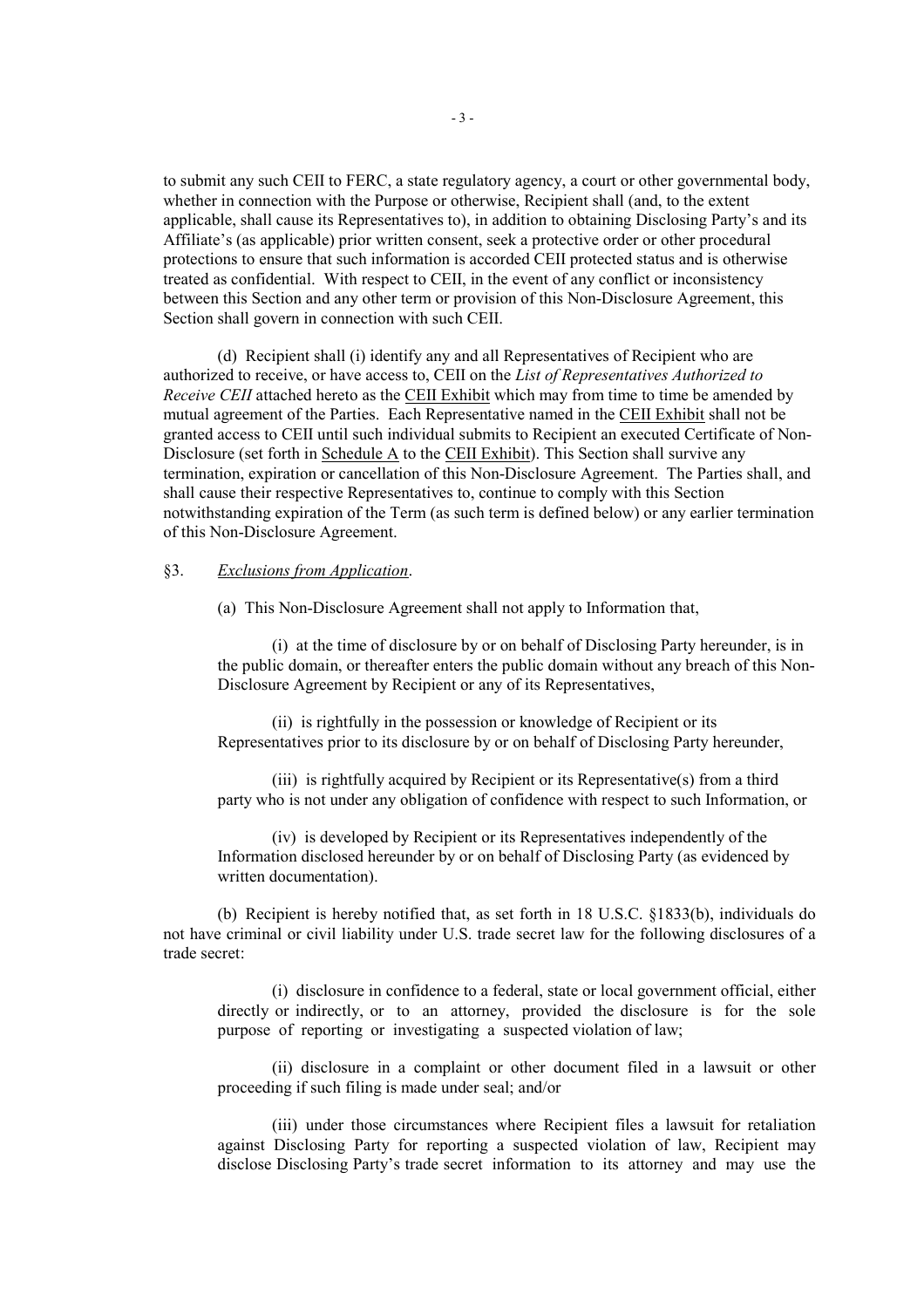trade secret information in the court proceeding if Recipient files any document containing the trade secret under seal and does not disclose the trade secret, except pursuant to court order.

(c) Nothing herein or in any other agreement between the Parties is intended to conflict with 18 U.S.C. § 1833(b) or create any liability for disclosures of trade secrets that are expressly allowed by such section.

§4. *Production of Information*. Recipient agrees that if it or any of its Representatives are required by law, by a court or by other governmental or regulatory authorities (including, without limitation, by oral question, interrogatory, request for information or documents, subpoena, civil or criminal investigative demand or other process) to disclose any of Disclosing Party's Information, Recipient shall provide Disclosing Party with prompt notice of any such request or requirement, to the extent permitted to do so by applicable law, so that Disclosing Party may seek an appropriate protective order or waive compliance with the provisions of this Non-Disclosure Agreement. If, failing the entry of a protective order or the receipt of a waiver hereunder, Recipient (or any Representative of Recipient) is, in the opinion of its counsel, legally compelled to disclose such Information, Recipient may disclose, and may permit such Representative to disclose, such portion of the Information that its counsel advises must be disclosed and such disclosure shall not be deemed a breach of any term of this Non-Disclosure Agreement. In any event, Recipient shall use (and, to the extent applicable, shall cause its Representatives to use) reasonable efforts to seek confidential treatment for Information so disclosed if requested to do so by Disclosing Party, and shall not oppose any action by, and shall reasonably cooperate with, Disclosing Party to obtain an appropriate protective order or other reliable assurance that confidential treatment will be accorded the Information.

§5. *Scope of Use*. Recipient and each of its Representatives shall use Information disclosed by or on behalf of Disclosing Party solely in connection with the Purpose and shall not use, directly or indirectly, any Information for any other purpose without Disclosing Party's prior written consent.

§6. *No Representations; No Rights Conferred*. Disclosing Party makes no representations or warranties, express or implied, with respect to any Information disclosed hereunder, including, without limitation, any representations or warranties as to the quality, accuracy, completeness or reliability of any such Information; all such representations and warranties are hereby expressly disclaimed. Neither Disclosing Party nor its Representatives shall have any liability whatsoever with respect to the use of, or reliance upon, the Information by Recipient or its Representatives. Neither Recipient nor its Representatives shall acquire any rights in Information by virtue of its disclosure hereunder. No license to Recipient or its Representatives, under any trademark, patent, or other intellectual property right, is either granted or implied by the disclosure of Information under this Non-Disclosure Agreement.

§7. *Return or Destruction of Information*. Recipient shall return and deliver, or cause to be returned and delivered, to Disclosing Party, or destroy or cause to be destroyed (with certification of destruction delivered to Disclosing Party), all tangible Information, including copies and abstracts thereof, within thirty (30) days of a written request by Disclosing Party (a "*Request*"). The foregoing notwithstanding, Recipient may retain one (1) copy of such Information for archival purposes only and subject to compliance with the terms of this Non-Disclosure Agreement. Notwithstanding the foregoing, each Party agrees that Recipient shall not be required to return to Disclosing Party, or destroy, copies of Disclosing Party's Information that (A) reside on Recipient's or its Representatives' backup, disaster recovery or business continuity systems, or (B) that Recipient or its Representatives are obligated by applicable law and/or governmental regulations to retain. Recipient agrees that, following its receipt of the Request, it shall neither retrieve nor use Disclosing Party's Information for any purpose other than that specified in clause (B) above.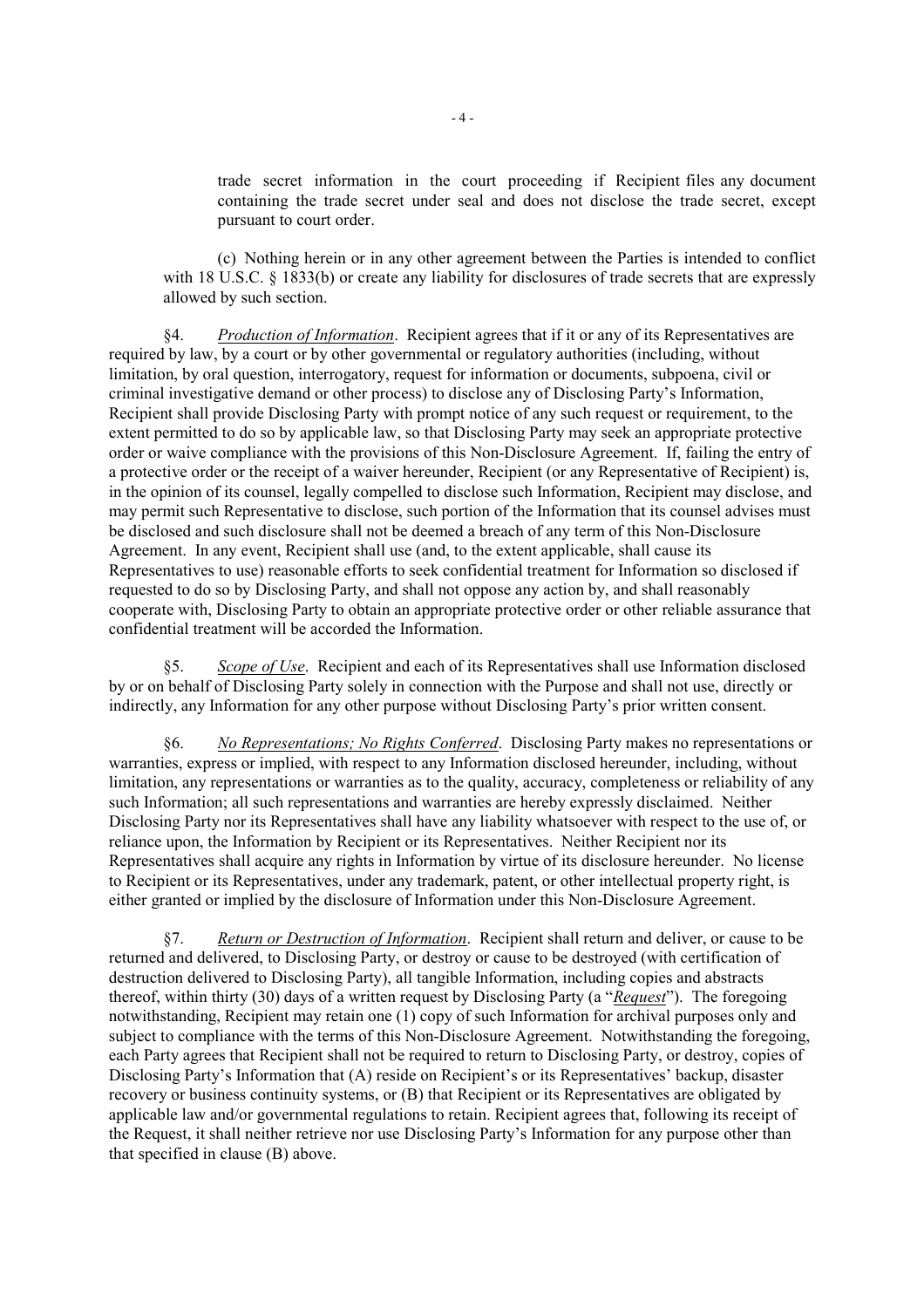§8. *No Partnership, Etc*. Nothing contained herein shall bind, require, or otherwise commit a Party (or any Affiliate thereof) to proceed with any project, sale, acquisition, or other transaction of or with the other Party or any other entity. No agency, partnership, joint venture, or other joint relationship is created by this Non-Disclosure Agreement. Neither this Non-Disclosure Agreement nor any discussions or disclosures hereunder shall prevent either Party from conducting similar discussions with other parties or performing work, so long as such discussions or work do not result in the disclosure or use of Information in violation of the terms of this Non-Disclosure Agreement. The terms of this Non-Disclosure Agreement shall not be construed to limit either Party's right to independently engage in any transaction, or independently develop any information, without use of the other Party's Information.

§9. *Term and Termination*. Except with respect to any Information that is Customer Information, CEII or Personal Information, Recipient's obligations and duties under this Non-Disclosure Agreement shall have a term of  $\Box$   $\Box$   $\Box$  years from the Effective Date (the "*Term*"), but in no event will the confidentiality obligations herein terminate less than one (1) year from the date of the last disclosure. In the case of any Information that is Customer Information, CEII or Personal Information, Recipient's obligations and duties under this Non-Disclosure Agreement shall survive for (i) the Term, or (ii) so long as such Customer Information, CEII or Personal Information, as applicable, is required to be kept confidential under applicable law, whichever period is longer (the "*Special Information Term*"). Either Party may terminate this Non-Disclosure Agreement by written notice to the other Party. Notwithstanding any such termination, all rights and obligations hereunder shall survive (i) for the Special Information Term for all Customer Information, CEII or Personal Information disclosed prior to such termination, and (ii) for the Term for all other Information disclosed prior to such termination.

§10. *Injunctive Relief*. The Parties acknowledge that a breach of this Non-Disclosure Agreement by Recipient may cause irreparable harm to Disclosing Party for which money damages would be inadequate and would entitle Disclosing Party to injunctive relief and to such other remedies as may be provided by law.

§11. *Governing Law; Consent to Jurisdiction*. This Non-Disclosure Agreement shall be governed and construed in accordance with the laws of the [Commonwealth of Massachusetts][State of New York][State of Rhode Island] without regard to the principles of the conflict of laws contained therein. Each Party hereby submits to the personal and subject matter jurisdiction of the courts of the [Commonwealth of Massachusetts][State of New York][State of Rhode Island] for the purpose of interpretation and enforcement of this Non-Disclosure Agreement.

§12. *Amendments*. This Non-Disclosure Agreement may be amended or modified only by an instrument in writing signed by authorized representatives of all Parties.

§13. *Assignment*. This Non-Disclosure Agreement may not be assigned without the express written consent of all Parties hereto; provided, however, that any Party may assign this Non-Disclosure Agreement to an Affiliate of such Party without the consent of any other Party.

§14. *Severability*. Whenever possible, each provision of this Non-Disclosure Agreement shall be interpreted in such manner as to be effective and valid under applicable law, but if any provision hereof shall be prohibited by, or determined to be invalid under, applicable law, such provision shall be ineffective to the extent of such prohibition or invalidity, without invalidating the remainder of such provision or the remaining provisions of this Non-Disclosure Agreement. All obligations and rights of the Parties expressed herein shall be in addition to, and not in limitation of, those provided by applicable law.

§15. *Entire Agreement*. This Non-Disclosure Agreement constitutes the entire agreement between the Parties with respect to the subject matter hereof, and any and all previous representations or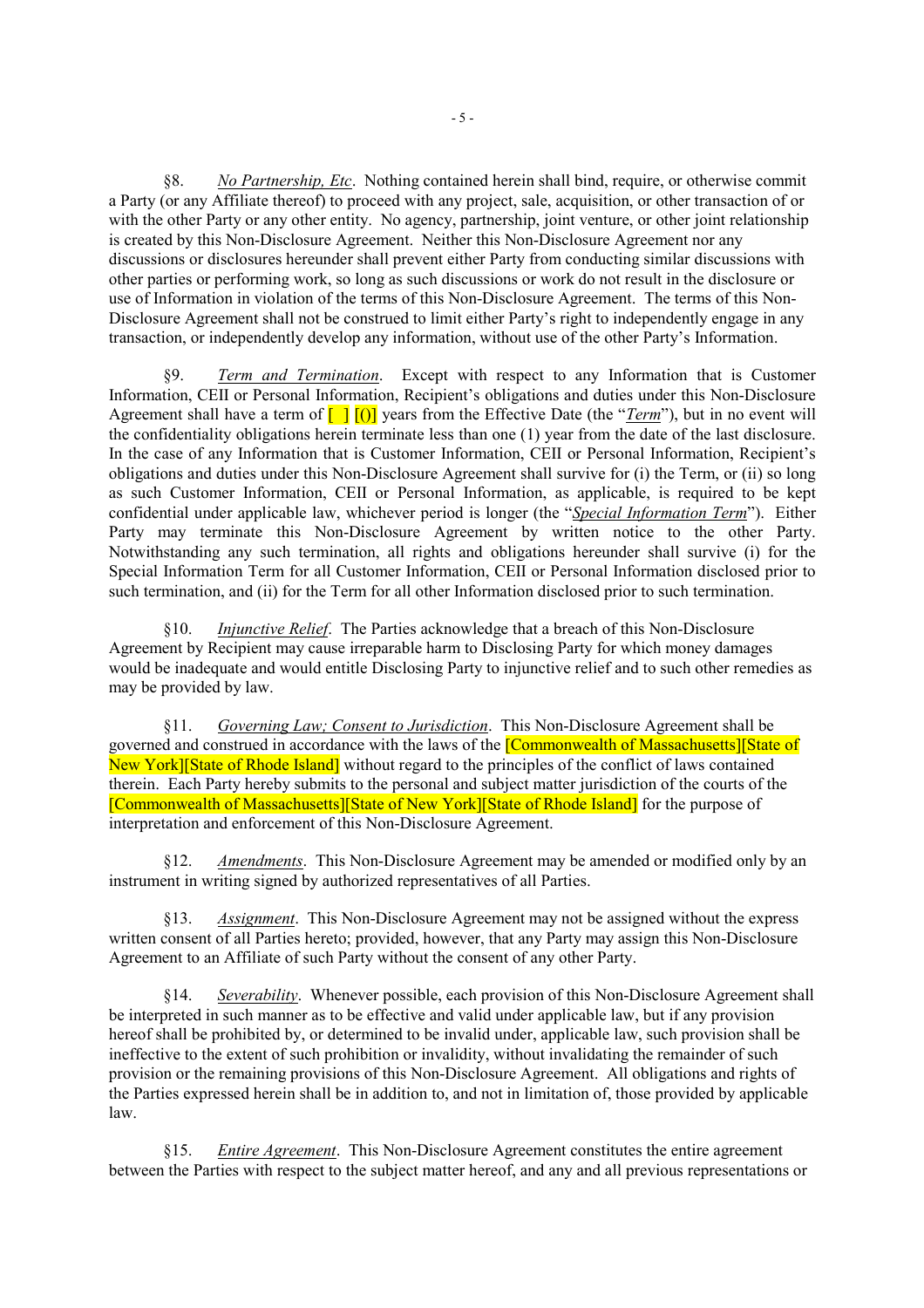agreements with respect to such subject matter, either oral or written, are hereby annulled and superseded.

§16. *Consents and Waivers*. Any consent or waiver of compliance with any provision of this Non-Disclosure Agreement shall be effective only if in writing and signed by an authorized representative of the Party purported to be bound thereby, and then such consent or waiver shall be effective only in the specific instance and for the specific purpose for which it is given. No failure or delay by any Party in exercising any right, power or privilege under this Non-Disclosure Agreement shall operate as a waiver thereof, nor shall any single or partial waiver thereof preclude any other exercise of any other right, power or privilege hereunder.

§17. *No Publicity*. [No Party shall issue any press release or make any other public announcement regarding the existence of this Non-Disclosure Agreement or any discussions among the Parties regarding the Purpose without the prior written consent of all Parties.

§18 *Notices*. Where written notice is required by this Non-Disclosure Agreement, such notice shall be deemed to be given when delivered personally, mailed by certified mail, postage prepaid and return receipt requested, or by facsimile or electronic mail, as follows:



§19 *Counterparts.* This Non-Disclosure Agreement may be executed in one or more counterparts, each of which will be deemed to be an original copy of this Non-Disclosure Agreement and all of which, when taken together, will be deemed to constitute one and the same agreement. The exchange of copies of this Non-Disclosure Agreement and of signature pages by facsimile or in electronic form (".pdf" or ".tif") shall constitute effective execution and delivery of this Non-Disclosure Agreement as to the Parties and may be used in lieu of the original Non-Disclosure Agreement for all purposes. Signatures of the Parties transmitted by facsimile or in electronic format shall be deemed to be their original signatures for all purposes. In proving this Non-Disclosure Agreement it shall not be necessary to produce or account for more than one such counterpart signed by the Party against whom enforcement is sought.

*[Signatures are on following page.]*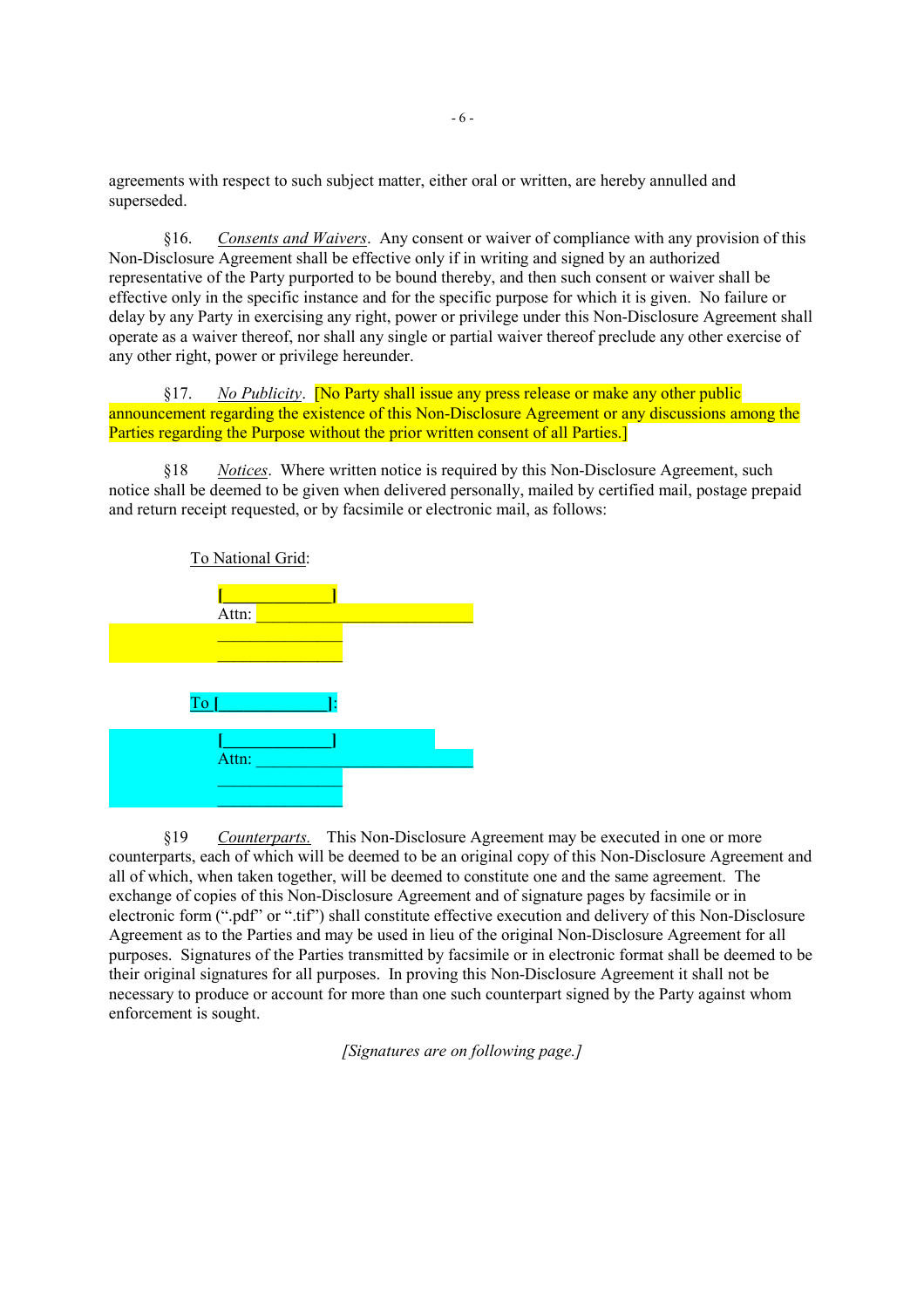**IN WITNESS WHEREOF**, this Non-Disclosure Agreement has been executed by duly authorized representatives of the Parties as of the date first above written.

[insert legal National Grid entity]

**[\_**insert legal name of Contractor**]**

 $By:$ 

Name: Title:

 $\mathbf{By:}$ 

Name: Title: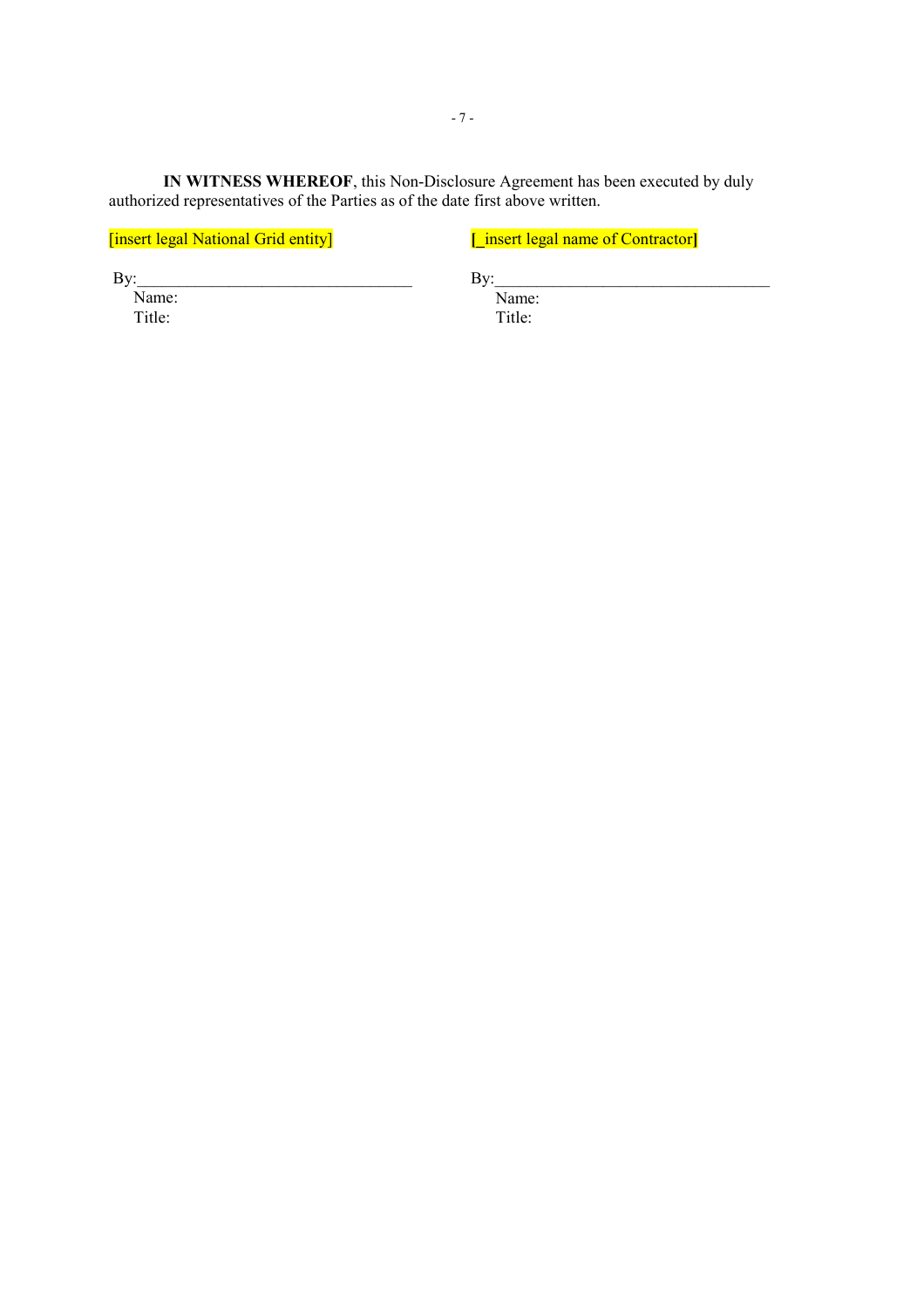#### **ISA Exhibit**

#### **Information Security Addendum**

The following terms and conditions shall apply with regard to Personal Information as defined in this Information Security Addendum ("Addendum"). In the case of any inconsistency, conflict, or any other difference with respect to Personal Information between the Non-Disclosure Agreement and any of the terms in this Addendum, the terms of this Addendum shall in all cases be controlling. To the extent any capitalized terms are not defined in this Addendum, such shall have the same definition as have been provided in the preceding Non-Disclosure Agreement. The obligations of Contractor under this Addendum shall be deemed to apply to and bind Contractor's Representative to the extent such Representative or Affiliate receives or has access to any Personal Information; provided, however, that Contractor shall remain solely liable for any noncompliance with the terms of this Addendum caused by its Representatives.

#### **1.0 DEFINITIONS**

- 1.1 "Personal Information" means information defined as "personal information or "personal data" under applicable Law. Without limiting the foregoing, Personal Information includes information that identifies or could be used to re-identify a specific person, including but not limited to first name and last name or first initial and last name in combination with any one or more of the following data elements: addresses; residential and/or mobile telephone numbers; e-mail addresses; social security numbers; medical insurance numbers; state issued identification card number (including tribal identification numbers); driver's license numbers or other driver identification data; personnel records; financial account information; credit related information, including any information relating to credit checks or background checks; credit or debit card numbers and personal identification numbers such as access codes, security codes or passwords that would permit access to an individual's financial account; and medical or health information. Without limiting the foregoing, Personal Information includes all private data of National Grid and its affiliates' employees, officers, directors, subcontractors, agents, and customers, that Contractor receives from National Grid, and as may be defined by applicable state and/or federal statutes and regulations. Personal Information shall not include publicly available information, lawfully made available to the general public in federal, state, or local government records.
- 1.2 "Law" means, with respect to this Addendum, any foreign, federal, state or local law or regulation, promulgated or amended from time to time during the term of this Non-Disclosure Agreement, applicable to Personal Information received by Contractor from National Grid, including, but not limited to, the Protection of Personal Information of Residents of the Commonwealth of Massachusetts, 201 CMR 17.00 (the "*MA Security Regs*"), the Rhode Island Identity Theft Protection Act, RIGL § 11-49.3-1 (the "*RI Security Regs*") and the California data security regulations, Cal. Civ. Code § 1798.81.5, (the "CA Security Regs").

#### **2.0 SECURITY**

- 2.1 Contractor hereby agrees to comply with all Laws it receives from National Grid during the term of the Non-Disclosure Agreement and ensure that all subcontractors or vendors who have access to National Grid's Personal Information comply with all Laws.
- 2.2 Contractor agrees to, and agrees to ensure that its subcontractors and/or vendors who have access to National Grid's Personal Information will, implement and maintain appropriate physical, technical and administrative security measures for the protection of Personal Information as required by any Law or as required by National Grid; including, but not limited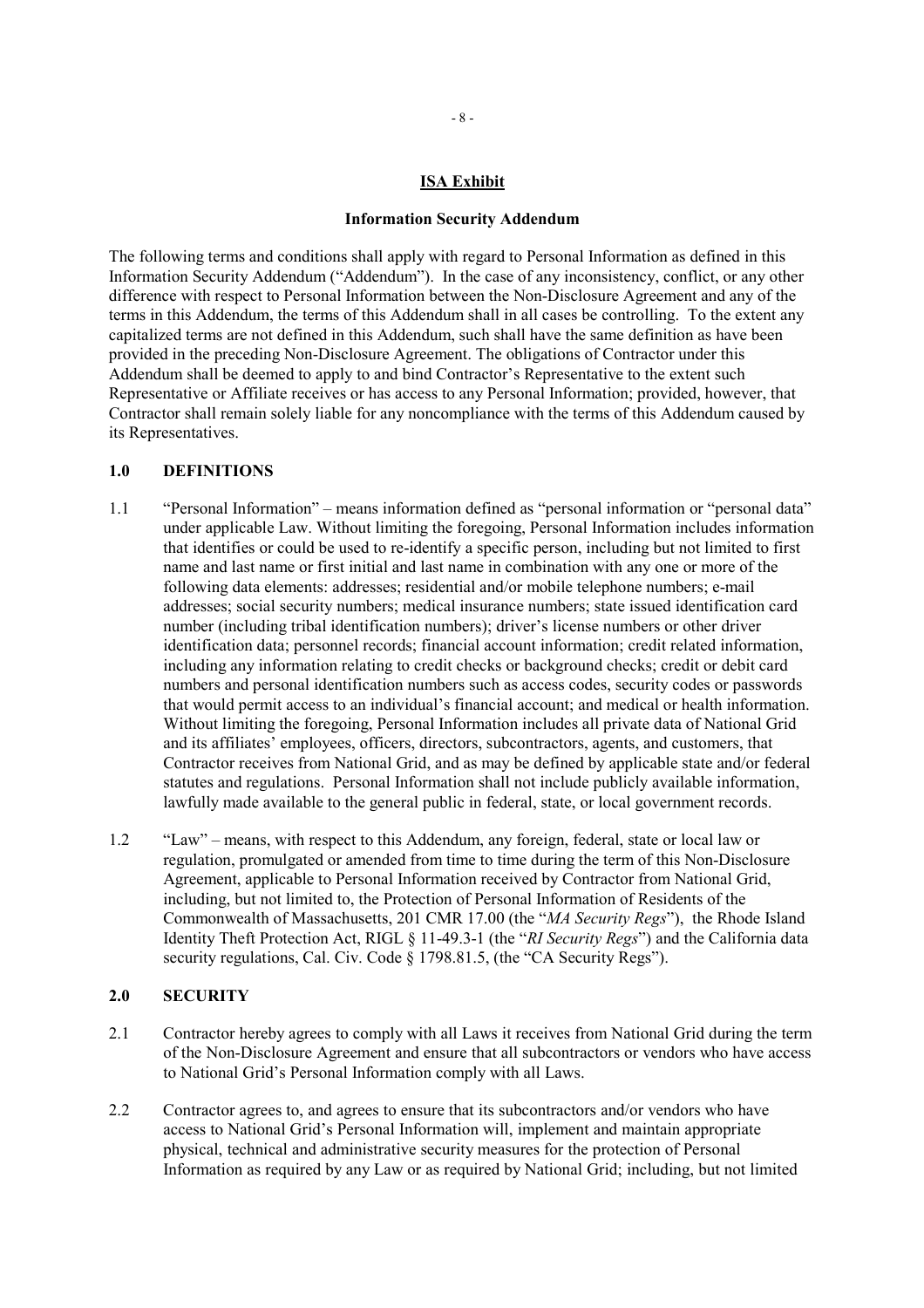to: (i) encrypting all transmitted records and files containing Personal Information that will travel across public networks, and encryption of all data containing Personal Information to be transmitted wirelessly; (ii) prohibiting the transfer of Personal Information to any portable device unless such transfer has been approved in advance; (iii) retaining Personal Information for a period no longer than is reasonably required to provide the services requested, to meet the purpose for which it was collected, or in accordance with a written retention policy or as may be required by Law; and (iv) encrypting any Personal Information to be transferred to a portable device.

- 2.3 Contractor shall develop, document and implement quality assurance measures and internal controls, including implementing tools and methodologies, so that the Services outlined in the any agreements between the Parties are performed in an accurate and timely manner, in accordance with such agreement and applicable Law.
- 2.4 Contractor shall: (i) maintain a strong control environment in day-to-day operations; (ii) document the processes and procedures for quality assurance and internal controls; (iii) develop and execute a process to ensure regular internal control self-assessments are performed with respect to the Services; and (iv) maintain an internal audit function sufficient to monitor the processes and systems used to provide the Services.
- 2.5 Contractor shall not, directly or indirectly, divulge, disclose or communicate any Personal Information it receives from National Grid to any Person, firm, or corporation, except with the written permission of National Grid.
- 2.6 All records pertaining to Personal Information received from National Grid, whether developed by National Grid or others, are and shall remain the property of National Grid.
- 2.7 In addition to the above requirements, Contractor shall adopt, implement and maintain security procedures sufficient to protect Personal Information from improper access, disclosure, use, or premature destruction. Such security procedures shall be reasonably acceptable to National Grid and in compliance with all applicable Laws as they are promulgated or amended. Contractor shall maintain or adopt a written information security program ("WISP") or its equivalent consistent with the *MA Security Regs* and the *RI Security Regs*, and any other applicable Laws that govern the protection of Personal Information received from National Grid or maintained on behalf of National Grid. Contractor agrees to apply the standards and requirements of the *MA Security Regs* and *RI Security Regs* to all such Personal Information, regardless of the jurisdiction in which the subject of Personal Information resides. During the term of the Non-Disclosure Agreement and for a period of seven (7) years thereafter, Contractor shall maintain, and provide for National Grid's review, at National Grid's request, (a) Contractor's WISP; and (b) other applicable security program documents, including summaries of its incident response policies, encryption standards and/or other computer security protection policies or procedures, that constitute compliance with applicable Laws. Contractor shall provide National Grid with notice of any amendments to its WISP and such policies or programs, and any new policies or programs related to information privacy and security as may be adopted by Contractor from time to time, within thirty (30) days after the adoption of any such amendment, policy or program or changes in applicable Law.
- 2.8 Contractor agrees to notify National Grid promptly, but in no event later than 24 hours, after discovery of a security vulnerability, including, but not limited to, an exploitation of security vulnerabilities by third parties that have resulted in corruption, unauthorized modification, sale, rental, and/or otherwise damages to or materially alters the integrity of National Grid's Information, and shall work with National Grid to mitigate such vulnerabilities.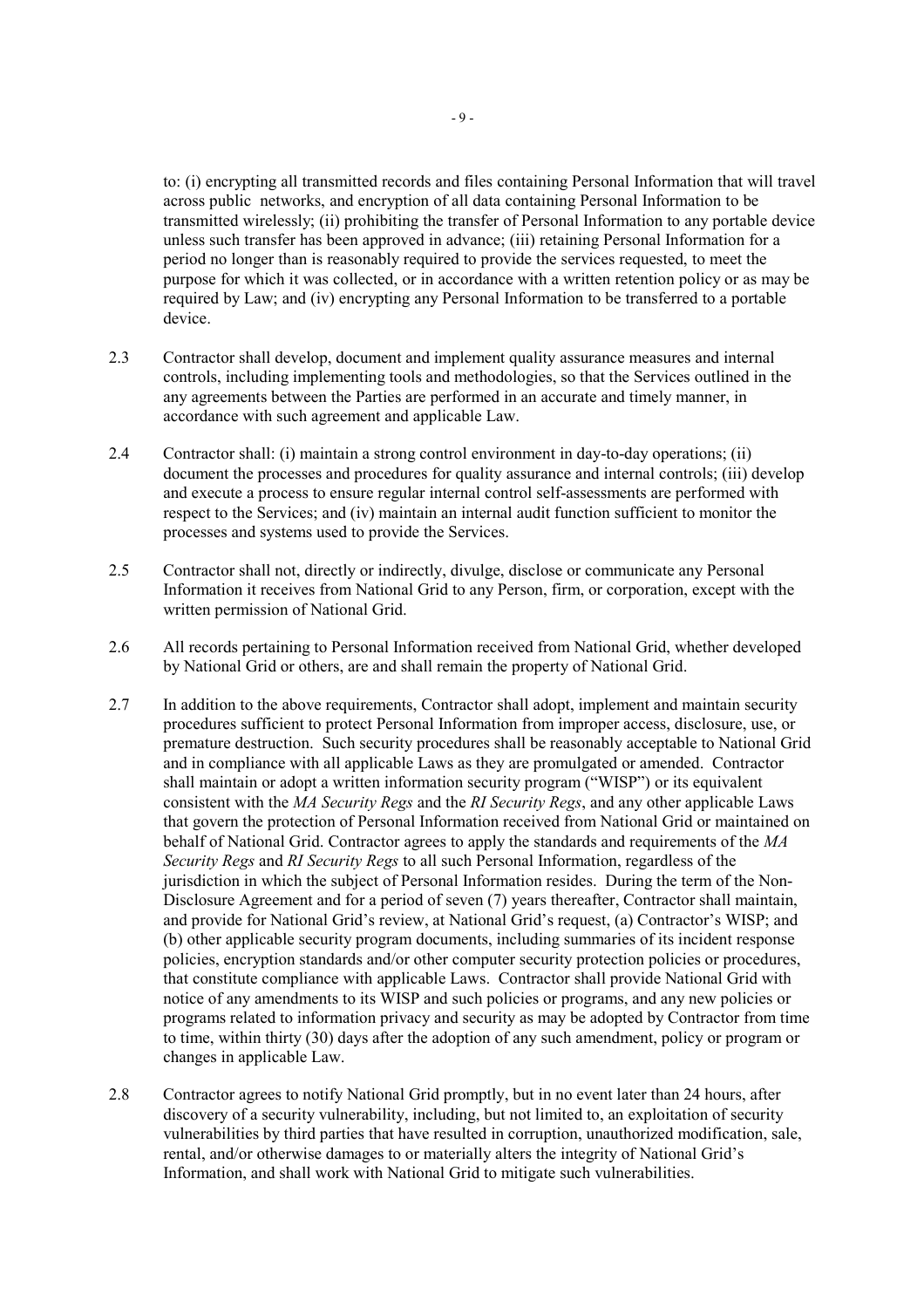- 2.9 Contractor shall have a process for managing both minor and major security incidents. Contractor shall notify National Grid promptly, and in no event later than five (5) days after discovery, in writing, of any unauthorized access, possession, use, destruction or disclosure of Personal Information (a "*Security Breach*"). Contractor shall promptly and in writing provide National Grid with full details of the Security Breach, and shall use reasonable efforts to mitigate such Security Breach and prevent a recurrence thereof. Security Breaches include, but are not limited to, a virus or worm outbreak, cyber security intrusions into systems directly responsible for supporting National Grid data and services, physical security breaches into facilities directly responsible for supporting National Grid data and services, and other directed attacks on systems directly responsible for supporting National Grid data and services. Contractor shall not be required to provide a written report of attempted security incidents. "*Attempted Security Incidents*" means, without limitation, pings and other broadcast attacks on firewall, port scans, unsuccessful log-on attempts, common denial of service attacks, and any combination of the above, so long as no such incident results in unauthorized access, use or disclosure of Personal Information or other serious vulnerability to National Grid's data. In the event of a Security Breach, the parties shall cooperate to (a) mitigate and resolve any data privacy or security issues involving Personal Information, and (b) make any notifications to individuals affected by the Security Breach, and/or governmental/administrative entities as required by Law. Contractor's failure to comply with this Article 2.9 shall be considered a material breach of the Non-Disclosure Agreement, for which no cure period shall apply.
- 2.10 Following a Security Breach, National Grid, or its designated agent, shall have the right, upon reasonable notice to Contractor, to complete a review of Contractor's security measures and ensure that unauthorized access to Personal Information has been eliminated.
- 2.11 Contractor agrees to ensure that any subcontractor or vendor to which it provides National Grid's Information, including Personal Information received from National Grid, or to which it provides National Grid's Information and/or Personal Information created or received by Contractor on behalf of National Grid, agrees to the same restrictions and conditions set forth herein through a written contractual agreement.
- 2.12 Contractor agrees that National Grid's data, including Personal Information, may not be maintained, stored, or transmitted outside of the United States of America, except for entities that are legally affiliated with Contractor or are wholly owned subsidiaries of Contractor.
- 2.13 Contractor agrees that it shall be responsible for any and all acts of any subcontractors or vendors to which it allows access to National Grid Information and/or Personal Information.
- 2.14 Contractor shall provide National Grid with a list of all subcontractors and vendors that will have access to National Grid's Confidential and/or Personal Information.
- 2.15 Contractor understands the extremely sensitive nature of the Information, including Personal Information it receives from National Grid, and acknowledges that National Grid would suffer irreparable harm, for which damages would not be an adequate remedy, if National Grid's Personal Information were improperly disclosed. Contractor therefore agrees that National Grid shall be entitled to seek and obtain equitable relief in addition to all other remedies at law to protect its Personal Information.
- 2.16 Contractor agrees that, to the fullest extent permitted by law, it shall be and remain strictly liable for the security of all Personal Information when in Contractor's possession and when being transmitted from Contractor or received by Contractor. Without limiting any other obligations under any agreement entered into between the Parties, Contractor agrees that it shall defend,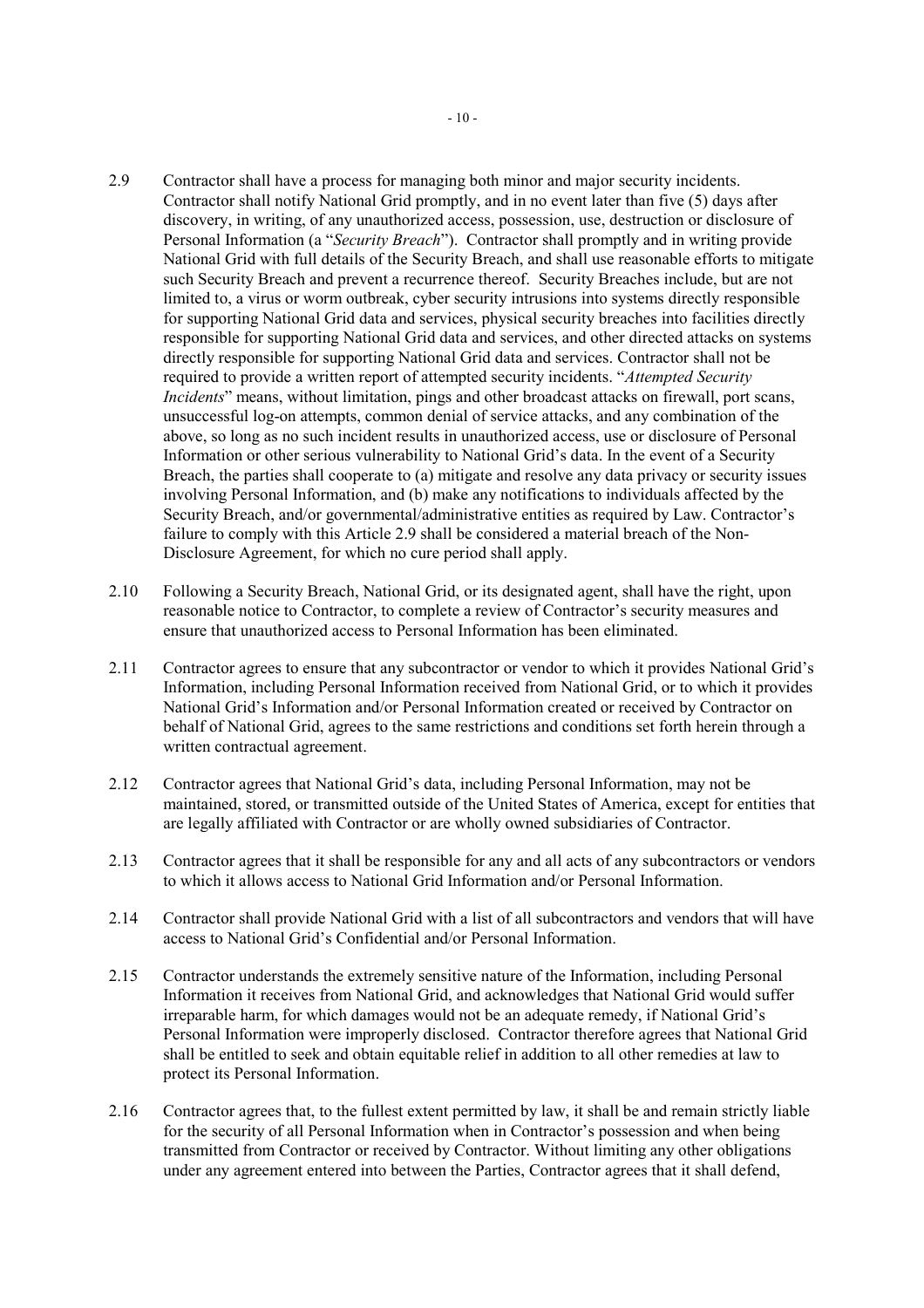indemnify and hold harmless National Grid and its Affiliates and their officers, directors, employees, agents, servants, successors and assigns, from and against any and all claims, losses, demands, liabilities, costs and other expenses (including but not limited to, reasonable attorneys' fees and costs, administrative penalties and fines, costs expended to notify individuals and/or to prevent or remedy possible identity theft, financial harm or any other claims of harm related to a breach) incurred as a result of, or arising directly out of or in connection with any acts or omissions of Contractor or any party under its control, including, but not limited to, negligent or intentional acts or omissions, resulting from a Security Breach or encryption failure in the transmission of such Personal Information, except to the extent such act or omission is caused by the sole negligence of National Grid. This provision shall survive termination of this Addendum, the Non-Disclosure Agreement and any other agreement between the Parties relevant to the Purpose.

- 2.17 Contractor shall maintain or cause to be maintained sufficient insurance coverage as shall be necessary to insure Contractor and its employees, agents, Representatives and subcontractors against any and all claims or claims for damages arising under this Addendum and the Non-Disclosure Agreement and such insurance coverage shall apply to all services provided by Contractor or its Representatives, agents or subcontractors.
- 2.18 When required by law, by a court or by other governmental or regulatory authorities (including, without limitation, an employment tribunal), Contractor shall provide, and formally document, a method that ensures that it can secure, preserve, and transfer digital evidence and artifacts to National Grid in a format that shall comply with such law or be admissible by such court or authority. Deviations from the documented method, either ad-hoc or permanent (e.g. due to new case law or technological advancements), must be agreed upon by the Parties in advance and must still adhere to the aforementioned format and documentation requirements.
- 2.19 In the event that Contractor fails to fulfill the above obligations or in the event that such failure appears to be an imminent possibility, National Grid shall be entitled to all legal and equitable remedies afforded it by law as a result thereof and may, in addition to any and all other forms of relief, recover from the undersigned all reasonable costs and attorneys' fees encountered by it in seeking any such remedy.

#### **3.0 DATA SCRUBBING VERIFICATION**

3.1 Upon termination of all agreements between the Parties relevant to and in connection with the Purpose, Contractor shall return to National Grid all Personal Information or destroy such Personal Information beyond recovery and certify such destruction in writing to National Grid. Without limiting the foregoing, upon termination of all agreements between the Parties relevant to and in connection with the Purpose, Contractor shall use the best possible means to scrub, or otherwise destroy beyond recovery all electronic Personal Information in its possession, certifying such destruction in writing to National Grid's procurement agent, and providing National Grid with a written explanation of the method used for data disposal/destruction, along with a written certification that such method meets or exceeds the National Grid's data handling standards and industry best practices for the disposal/destruction of sensitive data.

If such return or destruction is not feasible, Contractor shall provide to National Grid notification of the conditions that make return or destruction infeasible. Upon National Grid's written agreement that return or destruction of Personal Information is infeasible, Contractor shall extend the protections of this Addendum to such Personal Information and limit further uses and disclosures of such Personal Information to those purposes that make the return or destruction infeasible, for so long as Contractor maintains such Personal Information.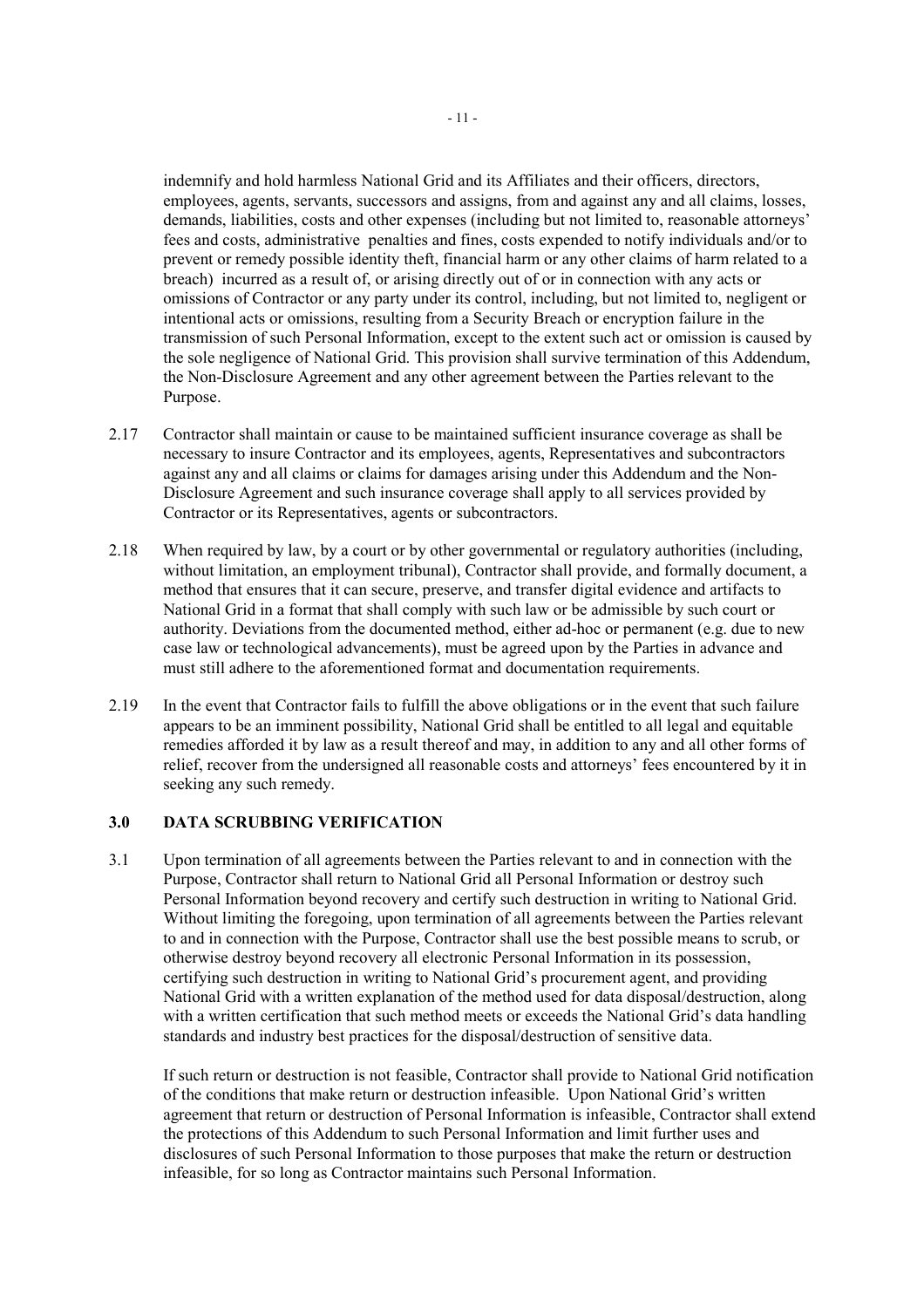## **4.0 AUDIT**

- 4.1 Contractor shall, from time to time during the term of the Non-Disclosure Agreement and for a period of seven (7) years thereafter, during regular business hours and upon reasonable notice, permit National Grid or its representatives to perform audits of Contractor's facilities, equipment, books and records (electronic or otherwise), operational systems and such other audits as may be necessary to ensure: (a) Contractor's compliance with this Addendum, (b) Contractor's compliance with all applicable Law, and (c) Contractor's financial and operational viability, including but not limited to Contractor's internal controls, security policies, business resumption, continuity, recovery, and contingency plans.
- 4.2 National Grid requires an annual written self-certification from Contractor based on an independent third party audit that scrutinizes and confirms the effectiveness of controls. If Contractor fails to perform its audit obligations hereunder, National Grid (or an independent third party auditor on its behalf that is subject to confidentiality obligations) may audit Contractor and subservice providers control environments and security practices relevant to services provided once in any twelve (12)-month period, with reasonable prior written notice (at least seven (7) days' notice) and under reasonable time, place and manner conditions.
- 4.3 In addition to the above, National Grid may also request Contractor to participate in an audit and information disclosure in the event (a) National Grid receives any audit requests from a governmental or regulated agency, and/or (b) within 24 hours if Contractor suffers a Security Breach.

## **5.0 MISCELLANEOUS**

- 5.1 Where applicable, if, and only with National Grid's prior consent, Contractor processes Personal Information received from National Grid from the "European Economic Area" or "EEA" (as defined below) in a jurisdiction that is not an approved jurisdiction under the EEA, Contractor shall ensure that it has a legally approved mechanism in place to allow for the international data transfer prior to the transfer of any such Personal Information and Contractor will abide by the obligations under Regulation (EU) 2016/679, the General Data Protection Regulation, fair and lawful use requirements, together with any additional implementing legislation, rules or regulations that are issued by applicable supervisory authorities with respect to such Personal Information. The "EEA" means those countries that are members of European Free Trade Association (EFTA), and the then-current, post-accession member states of the European Union.
- 5.2 Contractor agrees to cooperate fully with National Grid and to execute such further instruments, documents and agreements, and to give such further written assurances as may be reasonably requested by the other Party, to better evidence and reflect the transactions described in and contemplated by this Addendum, and to carry into effect the intents and purposes of this Addendum.
- 5.3 The terms of this Addendum shall survive the termination of all agreements between the Parties related to or in connection with the Purpose for any reason.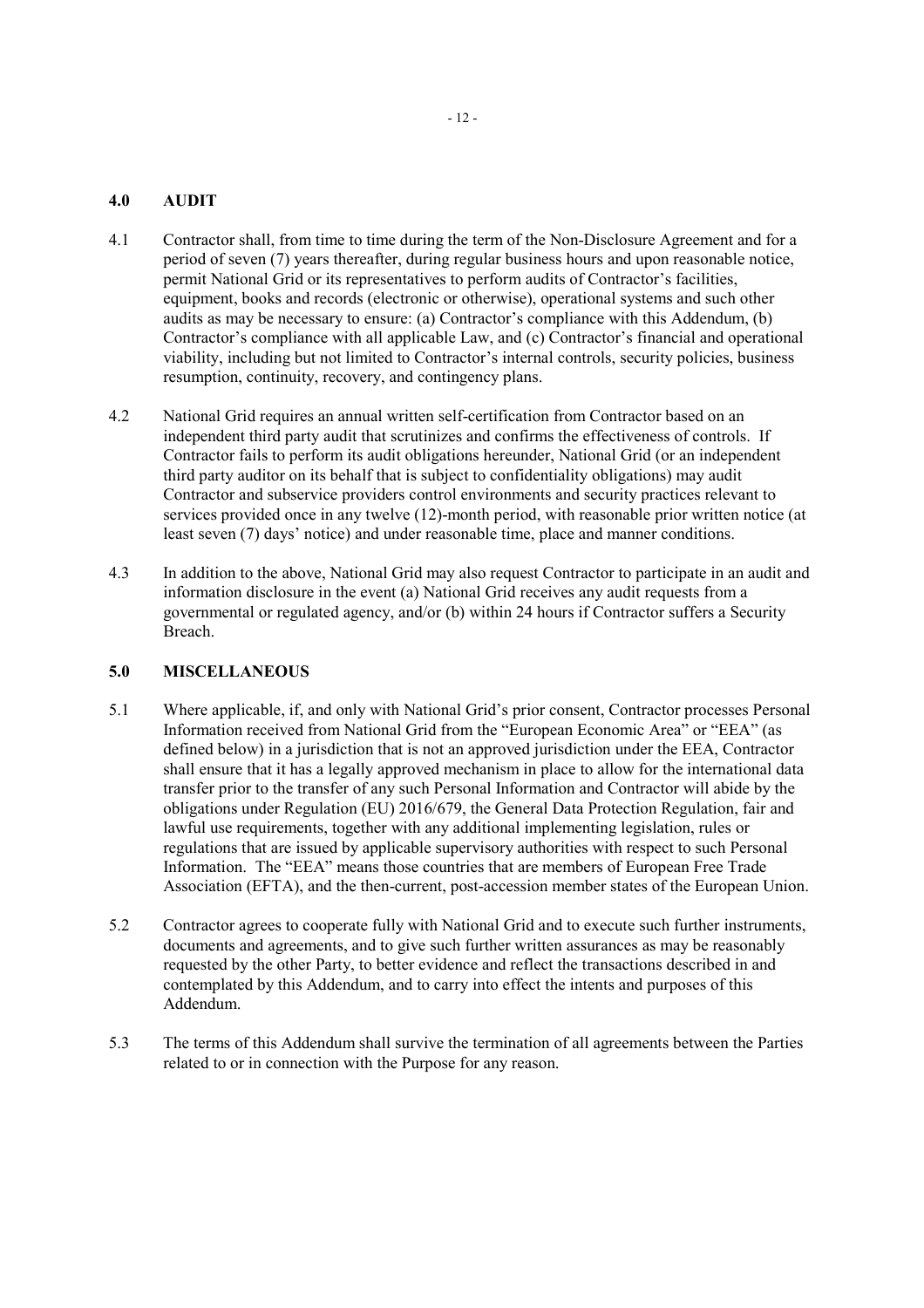# **CEII Exhibit**

**List of Contractor Representatives Authorized to Receive CEII**